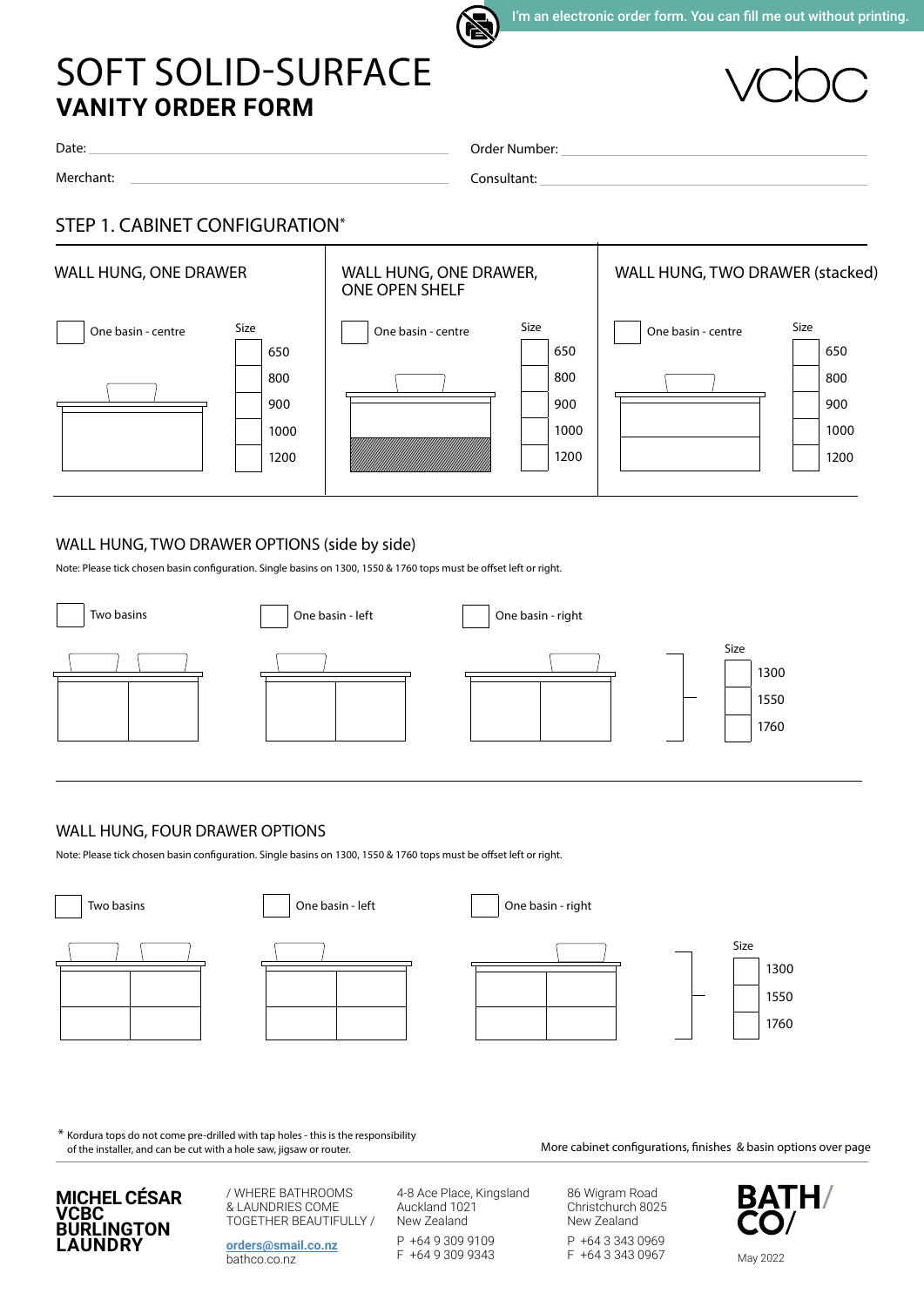# **VANITY ORDER FORM** SOFT SOLID-SURFACE



| Date:     | Order Number: |
|-----------|---------------|
| Merchant: |               |
|           | Consultant:   |
|           |               |

#### WALL HUNG, TWO DRAWER, TWO OPEN SHELVES OPTIONS



#### FLOOR STANDING, TWO DRAWER OPTIONS (Stacked)

Note: Please tick chosen basin configuration.



#### FLOOR STANDING, FOUR DRAWER OPTIONS

Note: Please tick chosen basin configuration. Single basins on 1300, 1550 & 1760 tops must be offset left or right.



Continue to next page



/ WHERE BATHROOMS & LAUNDRIES COME TOGETHER BEAUTIFULLY /

**[orders@smail.co.nz](mailto:orders%40smail.co.nz?subject=Soft%20Solid%20Surface%20Order)** bathco.co.nz

4-8 Ace Place, Kingsland Auckland 1021 New Zealand

P +64 9 309 9109 F +64 9 309 9343 86 Wigram Road Christchurch 8025 New Zealand

P +64 3 343 0969 F +64 3 343 0967

**BATH/** May 2022